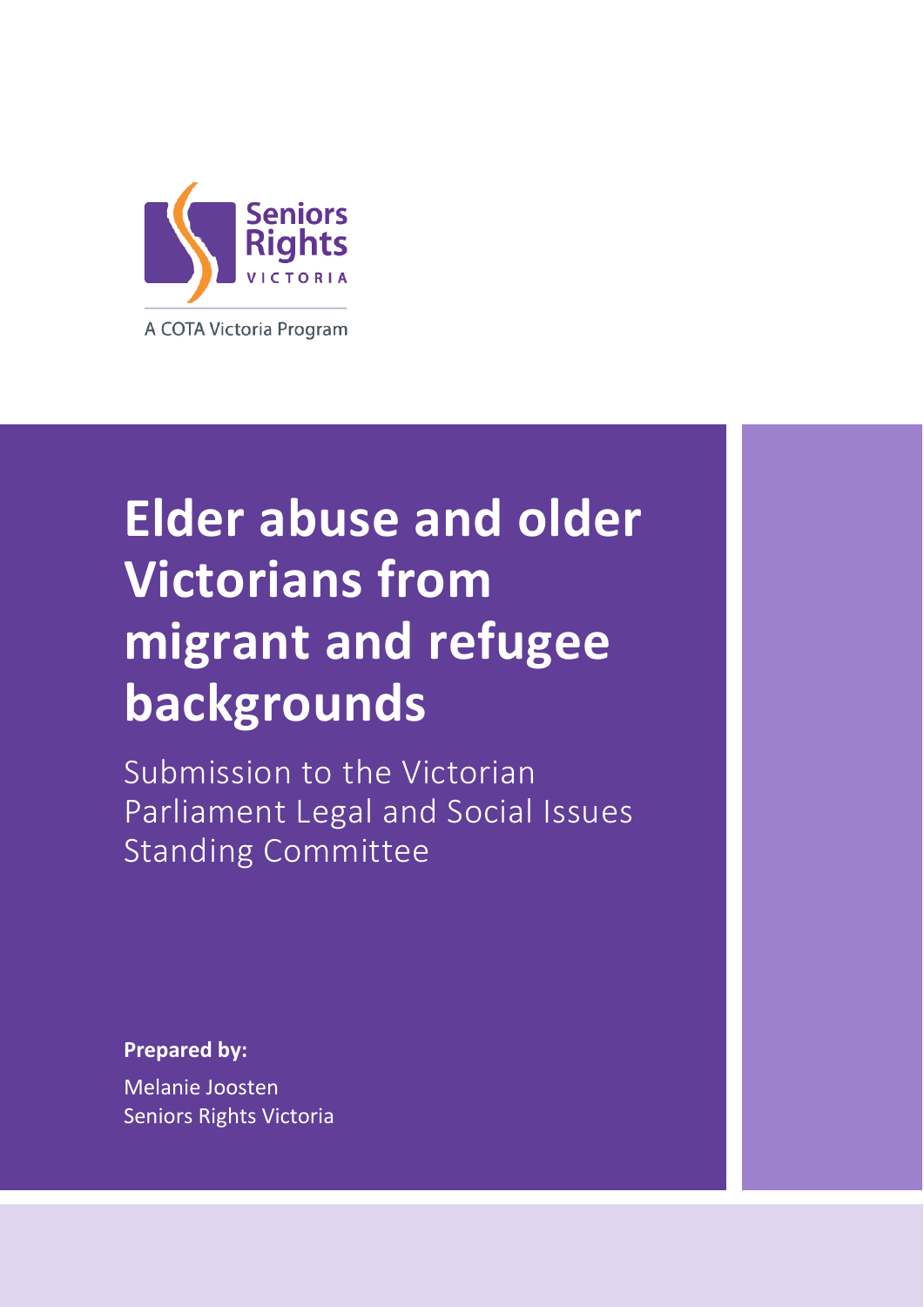#### **Elder abuse and older Victorians from migrant and refugee backgrounds**

Submission to the Victorian Parliament Legal and Social Issues Standing Committee

#### **For enquiries about this report, please contact:**

Melanie Joosten Policy Officer, Seniors Rights Victoria Email: **[mjoosten@seniorsrights.org.au](mailto:mjoosten@seniorsrights.org.au)**



**Seniors Rights Victoria** Level 2, Suite 2.5, St Kilda Rd, Melbourne 3004

**Helpline:** 1300 368 821 **Email:** info@seniorsrights.org.au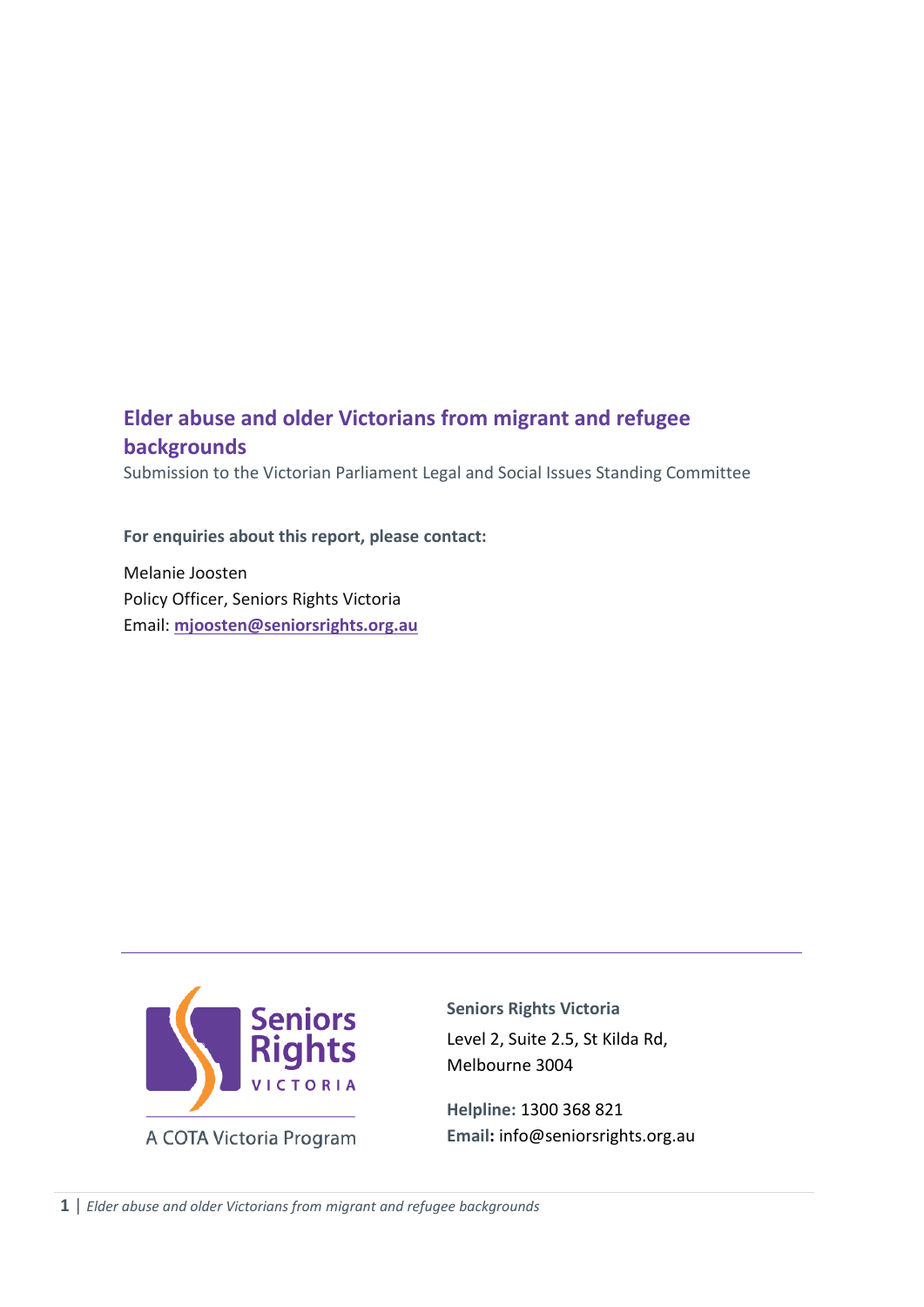# **Contents**

| Seniors Rights Victoria                                                        | 3  |
|--------------------------------------------------------------------------------|----|
| Elder abuse                                                                    | 4  |
| Adequacy of services for older Victorians from migrant and refugee backgrounds | 8  |
| Country of birth of Seniors Rights Victoria clients                            | 10 |
| Barriers to access                                                             | 11 |
| Recognition of elder abuse                                                     | 13 |
| Financial counselling for older people from migrant and refugee backgrounds    | 13 |
| Older migrants and Contributory Parent Visas                                   | 15 |
| Conclusion                                                                     | 17 |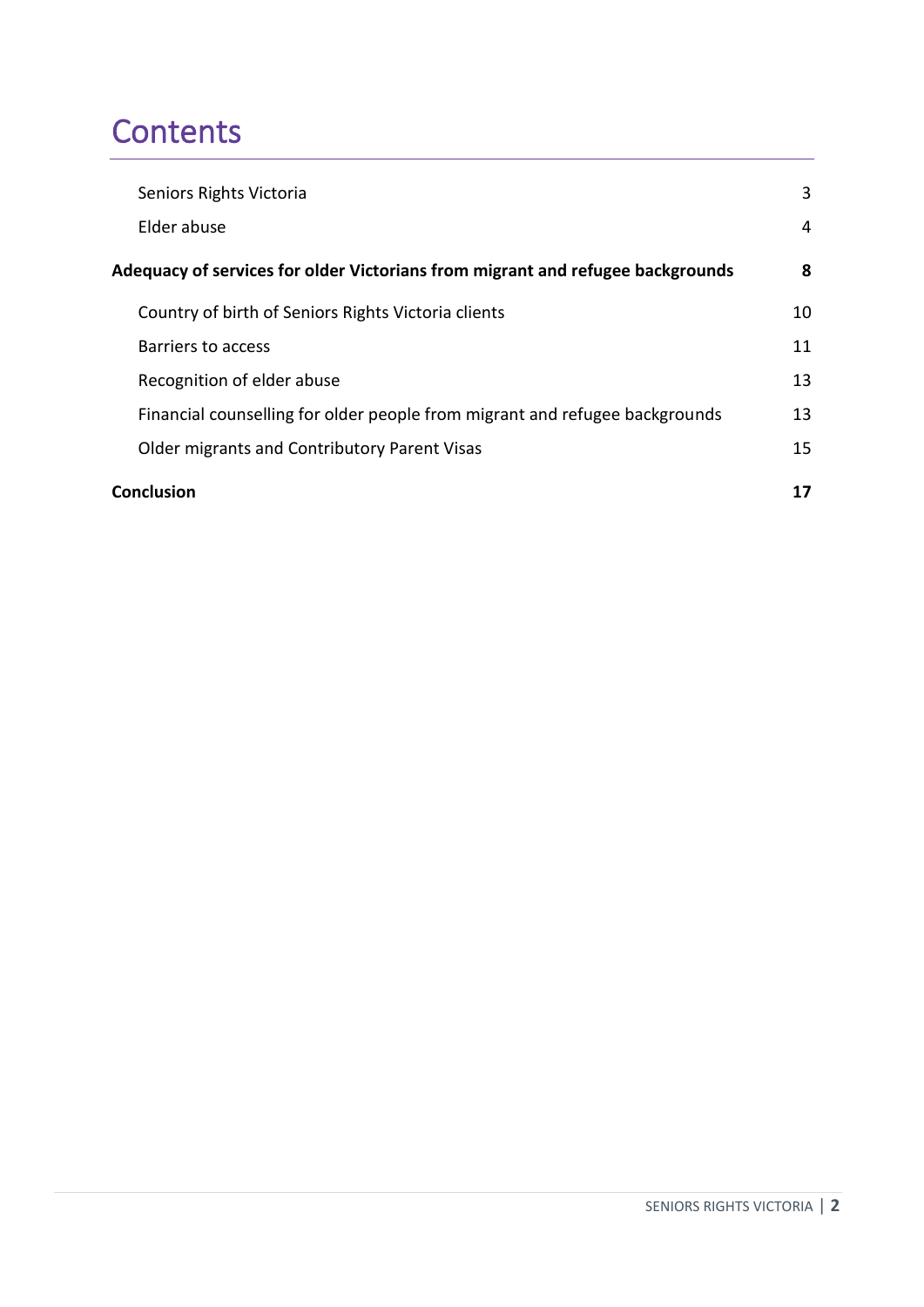# Elder abuse and older Victorians from migrant and refugee backgrounds

Older migrants and refugees require accessible and culturally appropriate services to address elder abuse as a form of family violence.

Seniors Rights Victoria sees a range of elder abuse problems experienced by older people. Those from migrant and refugee backgrounds may experience any or all of these issues and there is no clear evidence to say any particular culture or community experiences elder abuse at higher or lower rates than any other. However, older migrants and refugees, particularly those from non-English speaking backgrounds, those who have recently arrived in Australia or live within newly established communities, and those who have experienced trauma, may experience particular challenges when recognising abuse; accessing information; services and support; and seeking redress and recovery.

This submission will highlight some of the issues observed in clients of the SRV helpline and advice service, while acknowledging that many older people do not access support for elder abuse, due to a multitude of barriers and the experiences of those who use our services are only indicative of the need within the wider community.

# <span id="page-3-0"></span>**Seniors Rights Victoria**

Seniors Rights Victoria (SRV) is a specialist community legal centre that works to prevent elder abuse and safeguard the rights, dignity and independence of older people. SRV operates under the principles of empowerment of older people, working with individuals to increase their degree of self-determination, enabling them to represent their own interests and claim their rights.

To people aged 60 and above or Indigenous Australians aged 45 and older, SRV provides a helpline service, including information and referrals; specialist legal services; and social work advocacy, including short-term individual support.

To friends and family members of older people, service providers and professionals, SRV provides a helpline service, including information and referrals; community and professional education; and secondary consultations.

SRV also has a role in policy and advocacy, capacity building, and working collaboratively with relevant sectors to better identify, address and prevent elder abuse.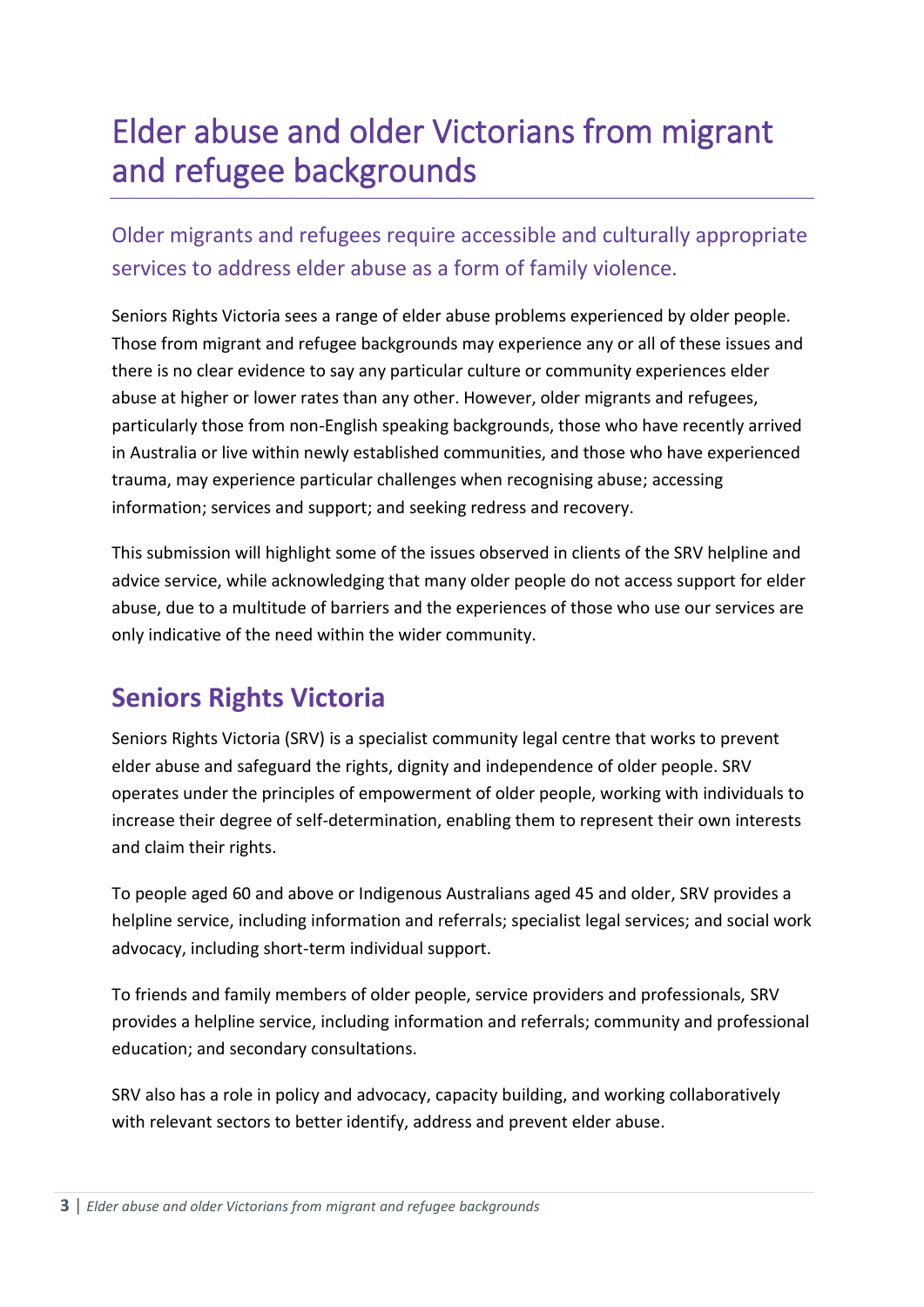Operating since 2008, SRV is funded by the Community Legal Service Program through Victoria Legal Aid and the Victorian Department of Families, Fairness and Housing. It is a program of the Council of the Ageing Victoria (COTA Vic) and governed by its board.

# <span id="page-4-0"></span>**Elder abuse**

Elder abuse is any form of abuse, violence or mistreatment that causes harm to an older person, and occurs within a relationship of trust. Some older people may describe this type of behaviour as disrespect or mistreatment, rather than abuse or violence. Populationbased surveys estimate that up to 14 per cent of older people experience elder abuse.<sup>1</sup> The prevalence of abuse and neglect within residential aged care may be higher, as indicated by the recent Royal Commission into Aged Care.

Elder abuse comes in many forms. In many cases, the person responsible is a family member, friend, professional, or paid caregiver.  Often older people do not realise that elder abuse is a form of family violence, or that there are services that can help address the problem.



Elder abuse does not include disputes over consumer rights or criminal acts by strangers.

**Figure 1. Percentage of Seniors Rights Victoria advice service clients who experienced different (sometimes multiple) types of abuse (2012–2019).**

The elder abuse most commonly experienced by older people seeking assistance from Seniors Rights Victoria is in the form of controlling behaviours (psychological and social abuse) and financial abuse. Often a client will be experiencing one or more types of abuse, and subject to a pattern of behaviours and mistreatment over an extended period of time (rather than a one-off assault). An analysis of SRV service data showed that for over 90 per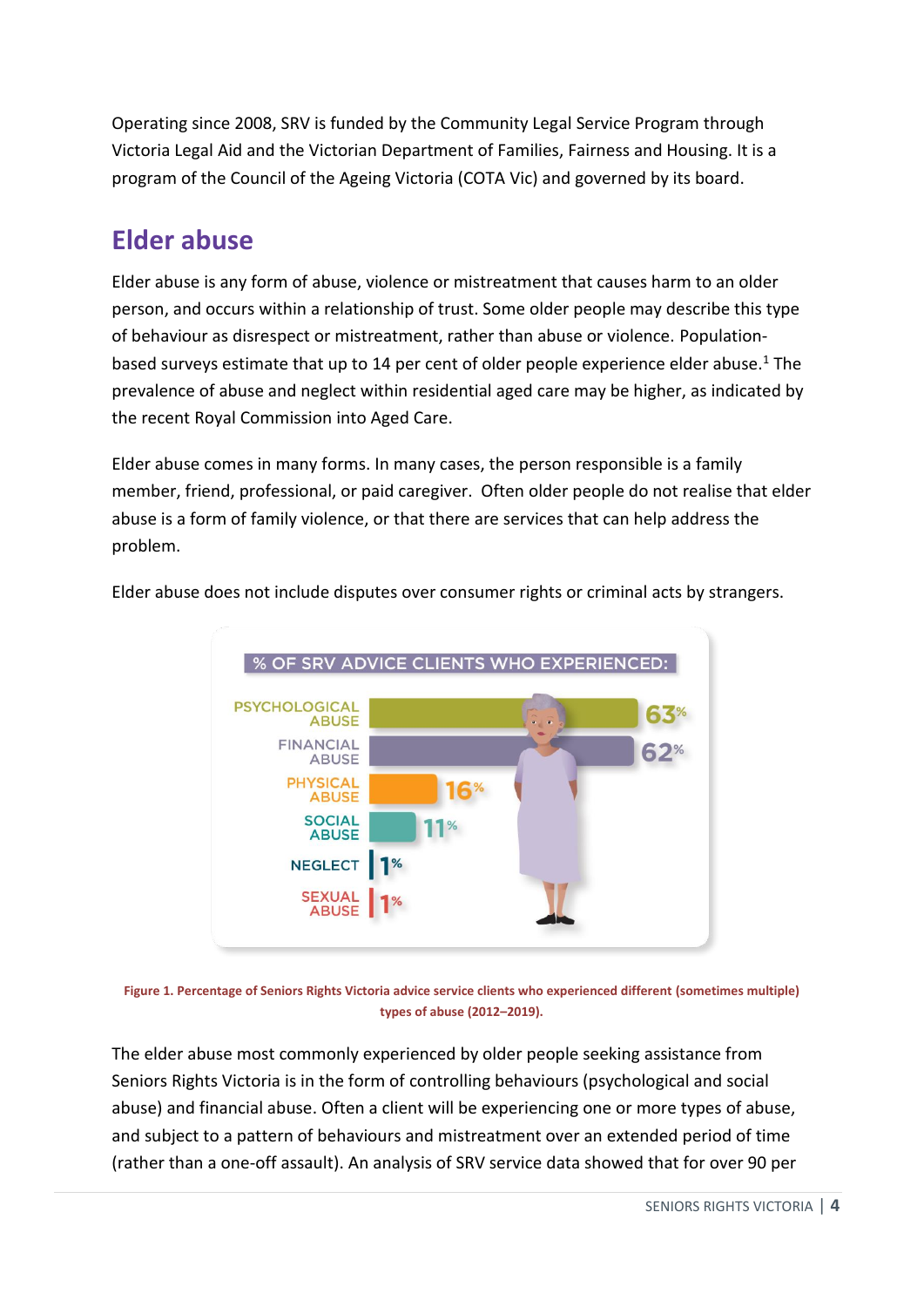cent of clients the perpetrator of abuse was a family member, and in 67 per cent of cases this was a son or daughter of the older person.



**Figure 2. SRV advice calls 2012–2019**

For many older Victorians from migrant and refugee backgrounds, their adult children are their major connection to wider society. Adult children often provide interpreting and translating for their parents, as well as assisting their parents to navigate health, aged and community services. Considering this, when an adult child behaves abusively toward their parent, it has wide-ranging consequences, particularly for older migrants and refugees. It is not only that the behaviours are traumatic and distressing but also that the older person's connection and access to supports within their wider community may be affected.

#### **Financial abuse**

As people age they are often offered, or sometimes request, assistance from family members or friends to help with their finances. This may be through use of a power of attorney document, or more informally, with assistance for shopping, bills and banking. The person assisting sometimes uses this opportunity to behave unethically or criminally to steal money, make financial decisions on behalf of the older person that are beneficial to themselves, or pressure the older person to give them money. Other forms of financial abuse Seniors Rights Victoria sees are where family members have requested a loan from the older person and not repaid it (often later claiming it was a gift), or the family member has taken out loans in the older person's name (or with the older person as guarantor) and then failed to repay the loan, with the financial institution seeking to recover from the older person.

Older migrants and refugees, particularly those who have experienced trauma, civil war and violence that has interrupted their access to education, may have lower levels of general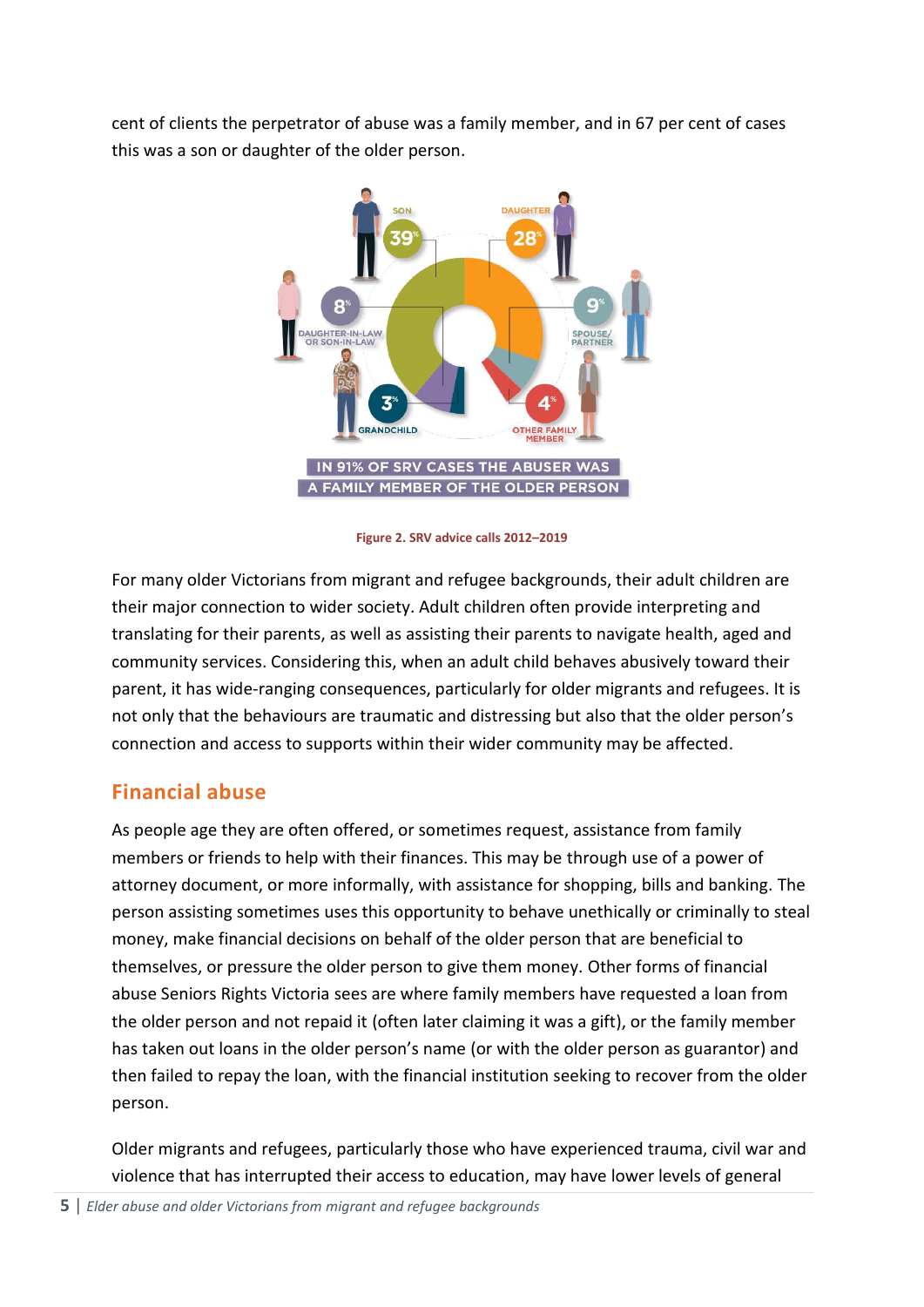literacy within their own languages, and of financial literacy. This can be particularly true of women who have not had the opportunity for extensive education due to their home duties, or coming from cultures where men take responsibility for financial decisions within the family. This can lead some older people to be more reliant on family members or others for financial advice and assistance, consequently making them more vulnerable to abuse. Lower levels of English, and of literacy in one's own language, also makes it difficult to access services, information and support that could help.

#### **Property transfers**

Sometimes an adult child influences their parent to transfer their home into the name of the adult child as a gift, or as part of an agreement to secure the child's future. This can also occur as a mistaken effort to avoid aged care fees or complications with inheritance when one parent has died. There are significant financial risks to the older person in gifting their home to the adult child while still alive, including potential homelessness if the relationship breaks down. It is always advised that people involved in any property transfer seek independent legal and financial advice, but this rarely happens in transfers within the family, particularly if the older person is not confident accessing such advice.

#### **Children returning home**

An adult child or extended family member sometimes moves back into the family home with the older person on a temporary basis and then refuses to leave and/or refuses to contribute financially to the household. Often the person moving in is doing so at a time of stress or difficulty in their own life (such as a relationship breakdown, unemployment, substance abuse or gambling issues) and the older person is trying to help. Seniors Rights Victoria sees many clients where the adult child or family member has used abusive and aggressive behaviours and intimidation towards the older person, or refused to assist them with promised care.

Each person's personal experiences, along with their cultural and generational norms and expectations, will influence how they feel about parent-child relationships and responsibilities, as well as intergenerational households. The psychological impacts of elder abuse on the older person can be significant, particularly when the abuse occurs over a long period of time. As well as the stress, anxiety and depression caused by the abuse, many parents struggle with having to take action against their abusive adult child; with not being able to solve their problems and get them the help they need; and with feelings of parental shame and responsibility.<sup>2</sup>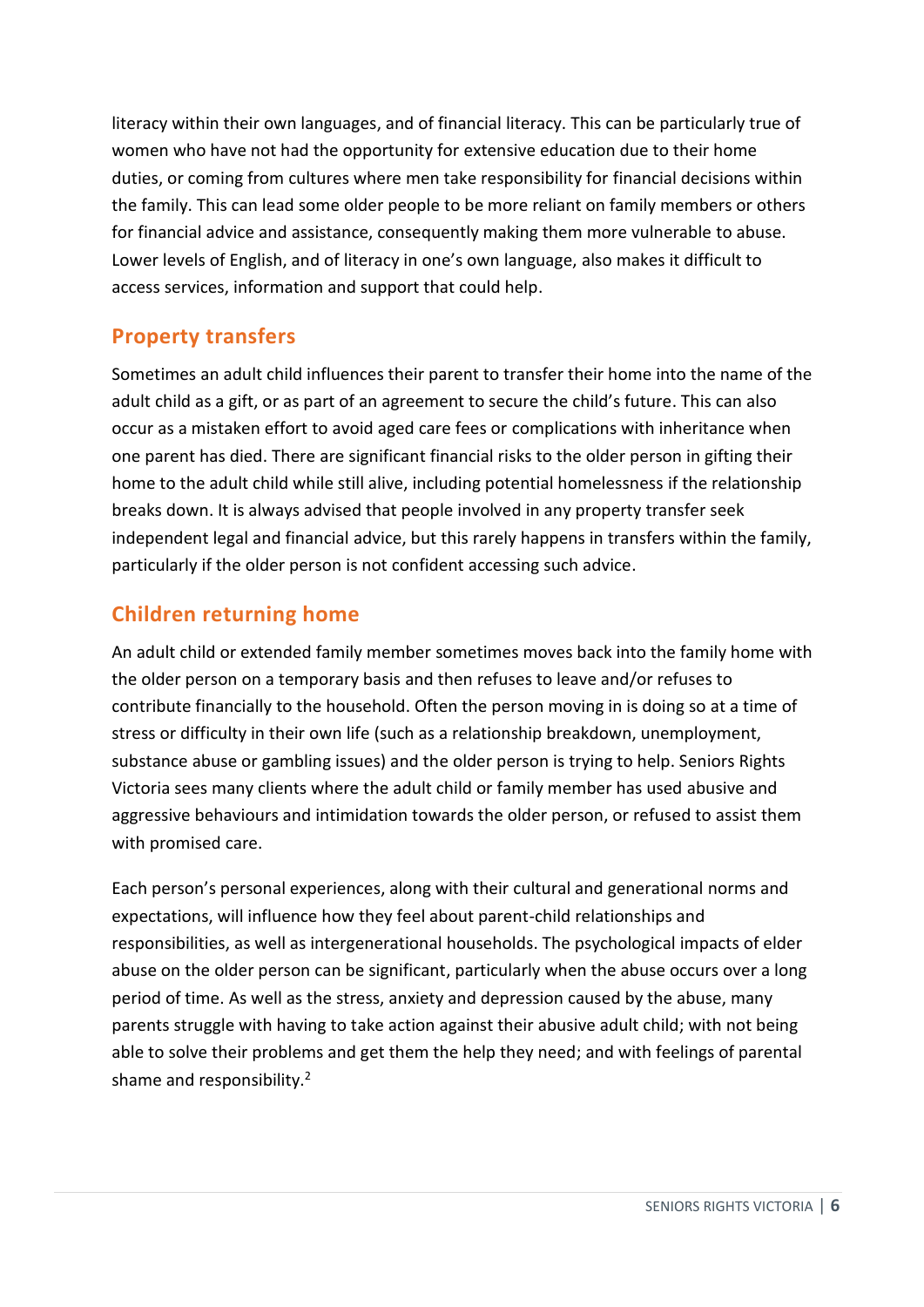#### **CASE STUDY**

*Maria migrated from Italy to Australia in the 1960s, and has four children. Maria never had the opportunity to attend school and speaks an Italian dialect, reliant on her children when she needs to access services in Australia.* 

*Five years ago, Maria's youngest son, Harry, returned to live in the family home after the breakdown of his marriage. After some time, Harry took Maria to her bank to apply for a personal loan. Harry sat in the meeting with the loan officer and interpreted for his mother. Maria signed the loan agreement but did not really understand that she had signed up to a personal loan for \$15,000.*

#### **Assets for care and family agreements**

Sometimes an older person is encouraged to sell their home and gift the proceeds to an adult child in return for accommodation and care as they age. They usually move into the adult child's home, or a granny flat in an arrangement that is referred to as a family agreement or assets for care agreement. If the arrangement breaks down (due to abuse, conflict or promises not being kept) further issues can arise if the adult child refuses to repay the older person when they have to move out. This can be a particular issue for recently arrived older people, who often have limited options in terms of independent accommodation.

#### **Guardianship and administration**

Appointed guardians and administrators making decisions contrary to the will and preferences of the older person, including while the person still has capacity to make decisions, but also after they lose capacity. This also includes making unilateral decisions without consulting the older person. Despite the obligations in legislation and under the common law, these decisions are not always made in accordance with the will and preference or best interests of the older person in mind.

#### **Grandparenting**

When grandparents contact SRV it is often in relation to elder abuse concerns and not directly related to their role as a grandparent; the challenges they may be facing regarding their grandparenting role are often disclosed as a part of larger issues of abuse. However, any issues regarding grandparenting can be particularly traumatic for the individual, particularly when there is a risk of estrangement. The most common issues to do with grandparenting are around withholding access to grandchildren, concerns for the safety and wellbeing of grandchildren, and issues related to informal and casual care of the grandchildren.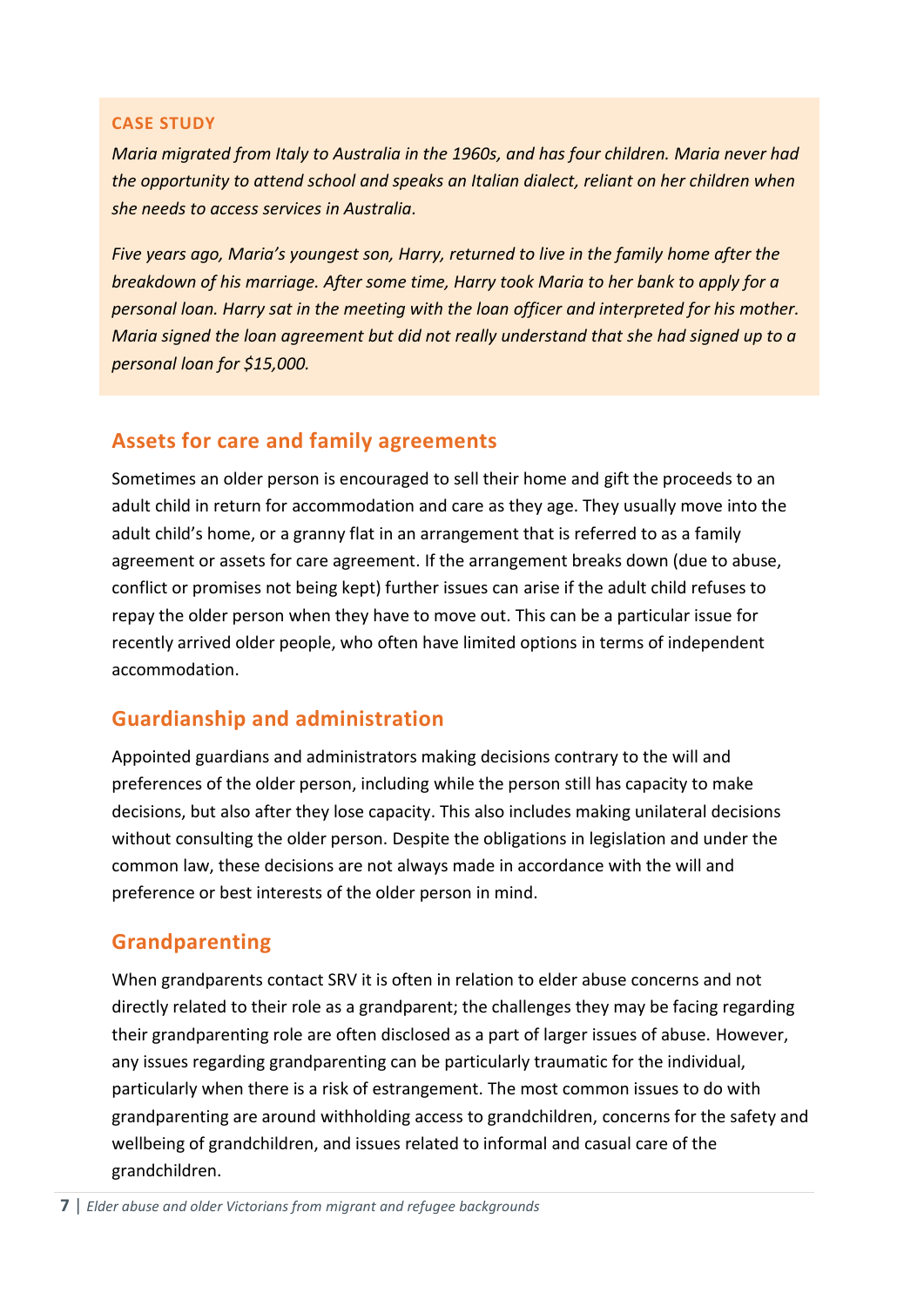#### **Contributory parent visas**

Adult children bringing their parents over from overseas on the promise that they would provide for them if they gave them their money or looked after their children while they work and then not following through on the promise, leaving the parents dependent on the adult child as sponsors for their visa. SRV has seen older people homeless and reliant on charity as a result of these types of arrangements gone sour. Often no government financial support is available, and people on visas are very reluctant to bring their situation to the attention of services.

# <span id="page-8-0"></span>Adequacy of services for older Victorians from migrant and refugee backgrounds

An analysis of Seniors Rights Victoria service data gives an indication of who is accessing our service, but not whether this is adequate to the need in the community.

Seniors Rights Victoria is able to give timely, supportive services to older Victorians from all backgrounds, and we use a whole-of-person or intersectional approach to ensure that each individual's needs are considered. However, our services are only available to those who reach out to (or are put in touch with) us – and we are concerned that this may be more difficult for recently arrived migrants, people from non-English speaking backgrounds, and older people reliant on their family members for assistance. We are also concerned that due to the small size of our service and resourcing, we are unable to offer truly culturally appropriate services and community education support to the diversity of communities in Victoria.

Migrant and refugee older people are at greater risk of elder abuse because of generally lower levels of financial, health, legal and language literacy, and an over-reliance on extended family for information and supports. Migrant and refugee communities often live in outer, remote and rural Local Government Areas with high SEIFA indexes, compounding their vulnerabilities and capacity to access services when they experience elder abuse.

Seniors Rights Victoria has long collected demographic information related to a person's country of birth, their need of an interpreter and their proficiency in English. The service has only recently begun collecting information about their year of arrival in Australia, and languages spoken at home. This data, while useful, only paints a picture of those people who call our service – and this is likely to be only a small proportion of people who actually experience elder abuse.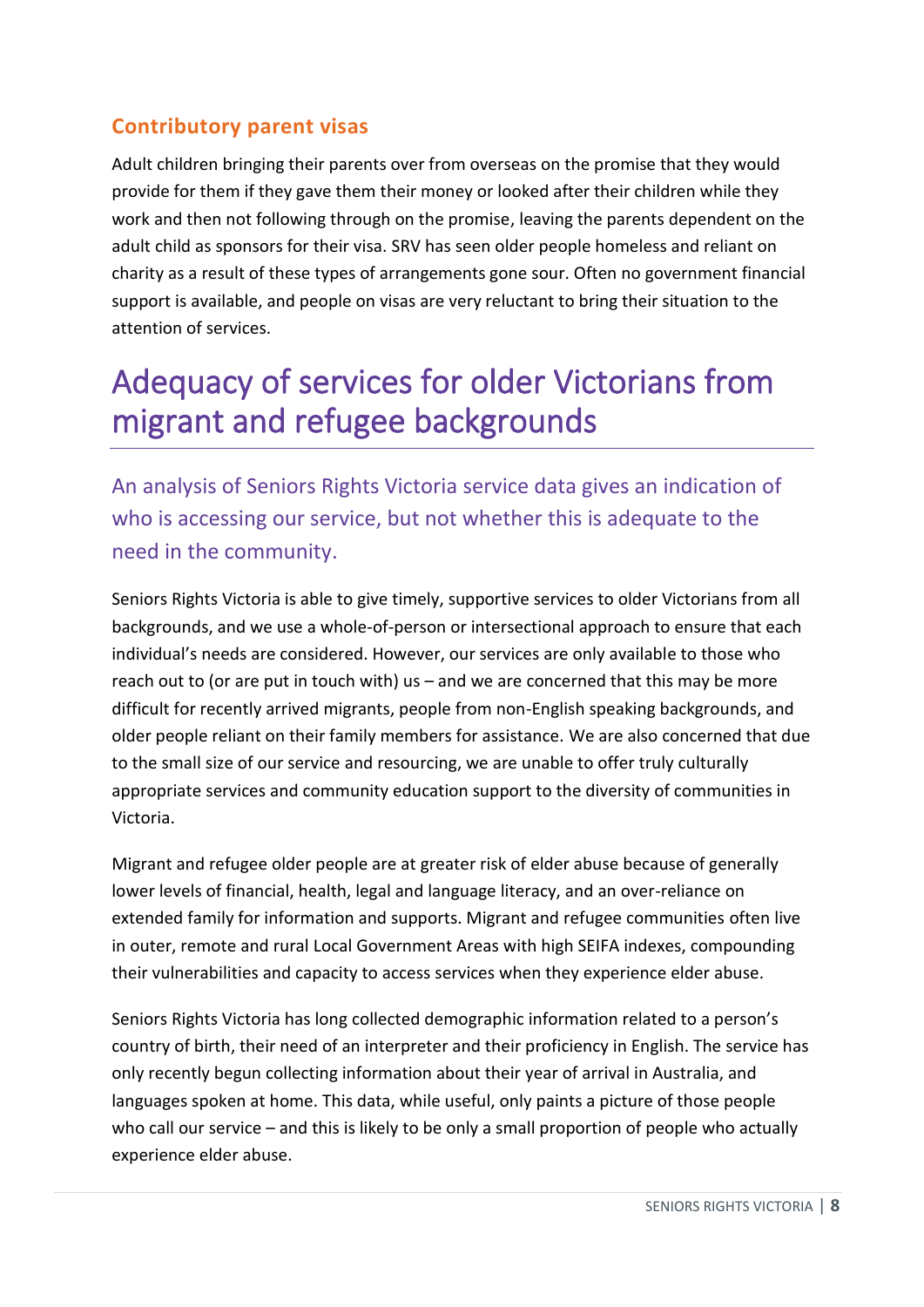It is recommended that the work done through the Family Violence Data Collection Framework, particularly in relation to culturally and linguistically diverse cohorts, be implemented across the Victorian community services sector (and not only for those organisations working under the MARAM framework). This would ensure consistent data collection related to the diversity of service users, and result in better targeting of resources.

We recently analysed seven years of our client data related to the advice call service (where an older person can receive free personal advice, over the phone or in person, from a lawyer and advocate).<sup>3</sup> Over the seven-year period, a small majority of clients (52%) were born in Australia, compared with an estimated 59% of the Victorian population of the same age.<sup>4</sup> While 41% of the Victorian population aged 60 years and over was born overseas<sup>5</sup>, they comprised 48% of those requiring advice calls after experiencing abuse.



**Figure 3. Country of origin of SRV advice call clients**

We are cautious to make any interpretation of this data as anything other than descriptive. It could indicate that overseas-born older people are more in need of our services (i.e. experiencing higher rates of abuse), or that they are more comfortable accessing it. Other data shows that our client base skews to be from more affluent socio-economic areas, though by the very nature of the service our clients are on low incomes.

#### **Elder Abuse Prevalence Study**

The Elder Abuse Prevalence Study, funded by the Australian Government, is intended to give a better indication of the prevalence of elder abuse in the community. Unfortunately, while this study has been completed, the findings have not been released. We are therefore unable to match prevalence against service access to measure adequacy of the response. The survey was designed to include specific data about culturally and linguistically diverse cohorts, and how these experiences may differ from the general population. The Australian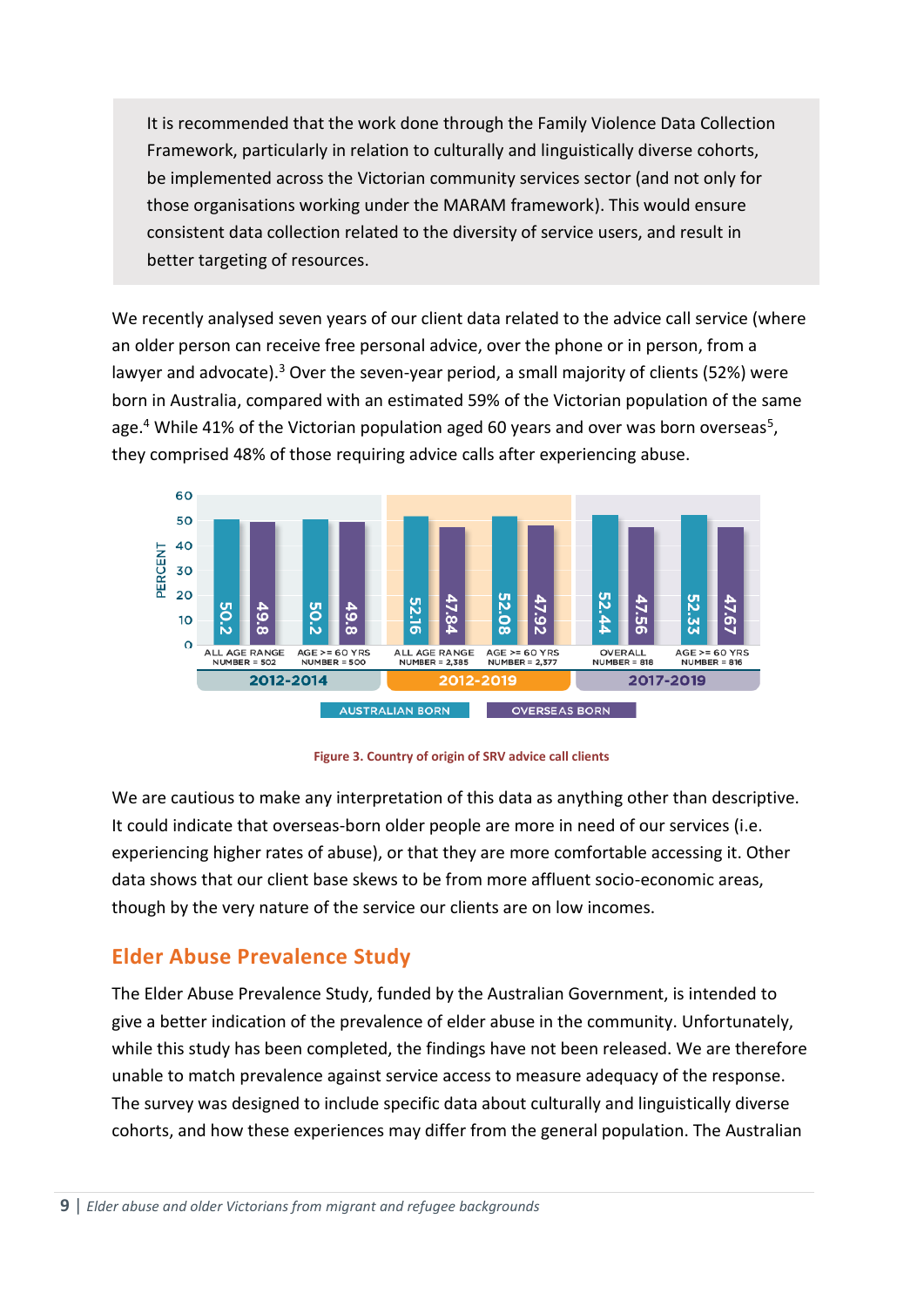Government should be urged to release this data so that elder abuse services have an indication of community need.

Seniors Rights Victoria recommends that the Australian Government releases the results of the Elder Abuse Prevalence Study.

### <span id="page-10-0"></span>**Country of birth of Seniors Rights Victoria clients**

Over a seven-year period, 47.84% of Seniors Rights Victoria advice clients were born overseas. Of total, 7.46% were born in the United Kingdom, followed by 5.20% in Greece, and 4.65% in Italy. These figures are strongly driven by post-war migration patterns and are consistent with the wider Victorian population, which has large Greek and Italian communities. However, it is important to note the influence of changing migration patterns which can be seen in the demographics of the older population: while overseas-born Victorians aged 75+ are predominately from European countries including Italy, England, Greece, Germany and the Netherlands, the younger cohort aged 60 to 64 are predominately from England, China, Italy, Vietnam and New Zealand.<sup>6</sup> We would therefore expect SRV service usage data to reflect these changes in coming years, with a focus on resources and culturally appropriate support for older people from Chinese and Vietnamese backgrounds.

| <b>COUNTRY OF BIRTH</b> | <b>Frequency</b> | %     |
|-------------------------|------------------|-------|
| Australia               | 1,244            | 52.16 |
| <b>United Kingdom</b>   | 178              | 7.46  |
| Greece                  | 124              | 5.20  |
| Italy                   | 111              | 4.65  |
| Germany                 | 51               | 2.14  |
| Macedonia               | 51               | 2.14  |
| Malta                   | 47               | 1.97  |
| China                   | 44               | 1.84  |
| Croatia                 | 43               | 1.80  |
| Egypt                   | 33               | 1.38  |
| India                   | 33               | 1.38  |
| <b>Netherlands</b>      | 29               | 1.22  |
| Poland                  | 29               | 1.22  |
| Serbia                  | 23               | 0.96  |
| New Zealand             | 22               | 0.92  |
| Philippines             | 21               | 0.88  |
| Hungary                 | 19               | 0.80  |
| Lebanon                 | 18               | 0.75  |
| <b>Total number</b>     | 2,385            |       |

**Figure 4. Top 18 countries of birth of SRV advice call clients 2012-2019**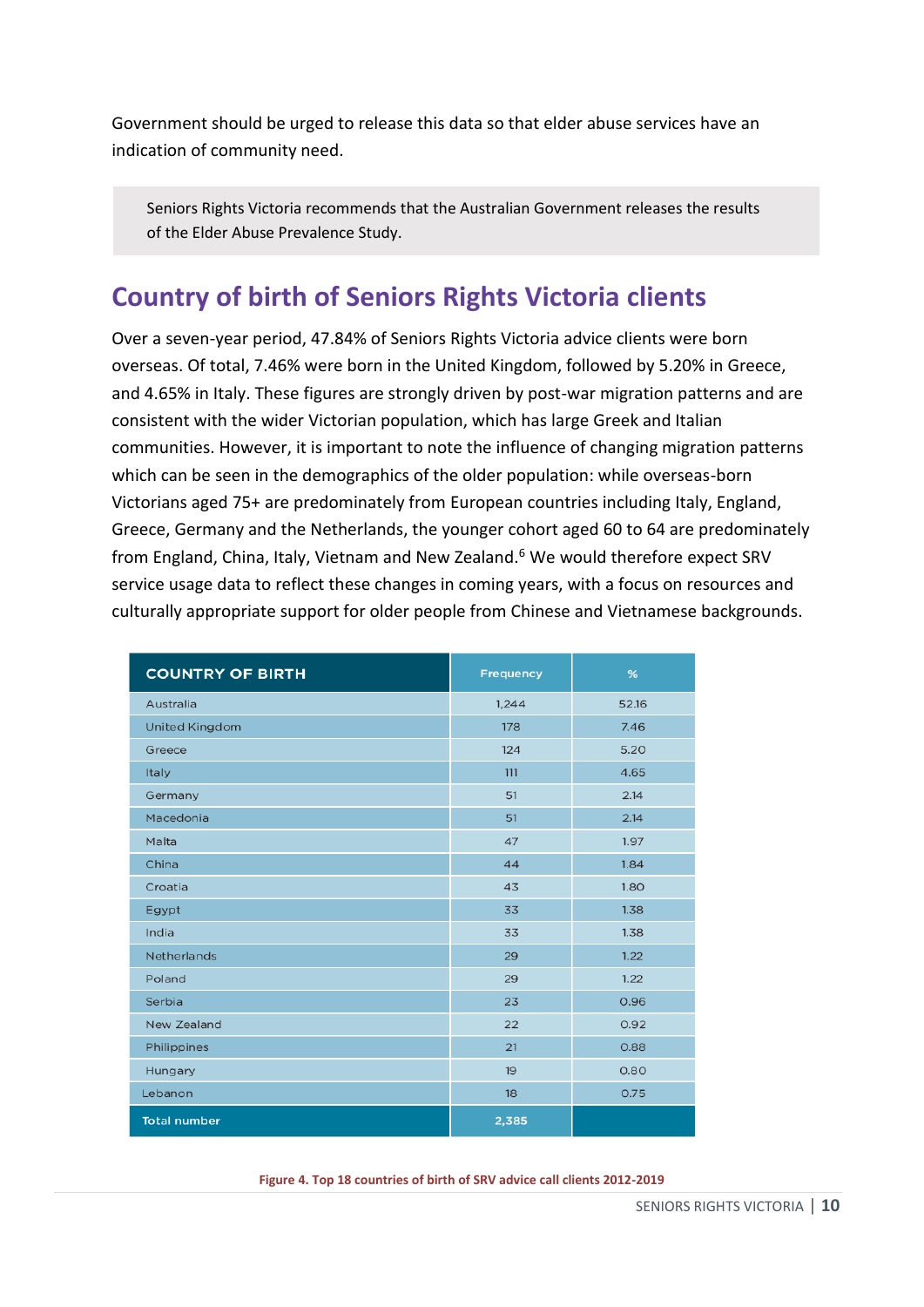It is important to emphasise that this data reflects the people accessing the Seniors Rights Victoria service, rather than the community need. That people from a certain cultural group do not seek assistance for elder abuse does not mean that they are not experiencing abuse. It may indicate that this cohort need more support and culturally appropriate community awareness activities to ensure people are aware of and able to access the service if they require it.

Resources and service provision should not be focused only on the larger populations of CALD older people. The smaller populations, particularly cohorts who are newly arrived, are in need of dedicated accessible and culturally appropriate resources. Due to the smaller number of people, older Victorians from smaller populations may be more likely to be socially and geographically isolated from the wider population and from their own communities, which may be less established. For example, women who have migrated to Australia for marriage may live in a diversity of metropolitan and regional areas, and may socialise primarily with their husband's local community, rather than community members from their cultural group. Extra consideration needs to be given as to how to best communicate with these women and others who do not maintain a strong connection to their home ethnic community. The high degree of shame and stigma experienced by older people around elder abuse, particularly within communities where filial responsibility and care is expected, may result in some older people's reticence, and this must be considered when delivering community awareness activities or expecting older people to actively engage with the topic. Services need to ensure they are not solely reliant on community leaders, or ethnic-specific social groups, but be able to communicate with people using an intersectional lens that considers the multiple elements of a person's identity and the communities to which they belong.

### <span id="page-11-0"></span>**Barriers to access**

Seniors Rights Victoria has a long history of community awareness outreach to culturally and linguistically diverse groups, as well as partnerships to and the provision of services to all older members of the community.

In collaboration with SRV, Ethnic Communities Council of Victoria (ECCV) conducts Elder Abuse Bicultural Community Educator training sessions for people working with CALD seniors, support services or community organisations. Once they have completed their training, ECCV also supports bicultural community educators to deliver culturally and linguistically appropriate information sessions to raise awareness of elder abuse in their communities and direct them to the appropriate support services available in Victoria. The training was adapted in response to COVID-19 restrictions in 2020 and now also runs online.7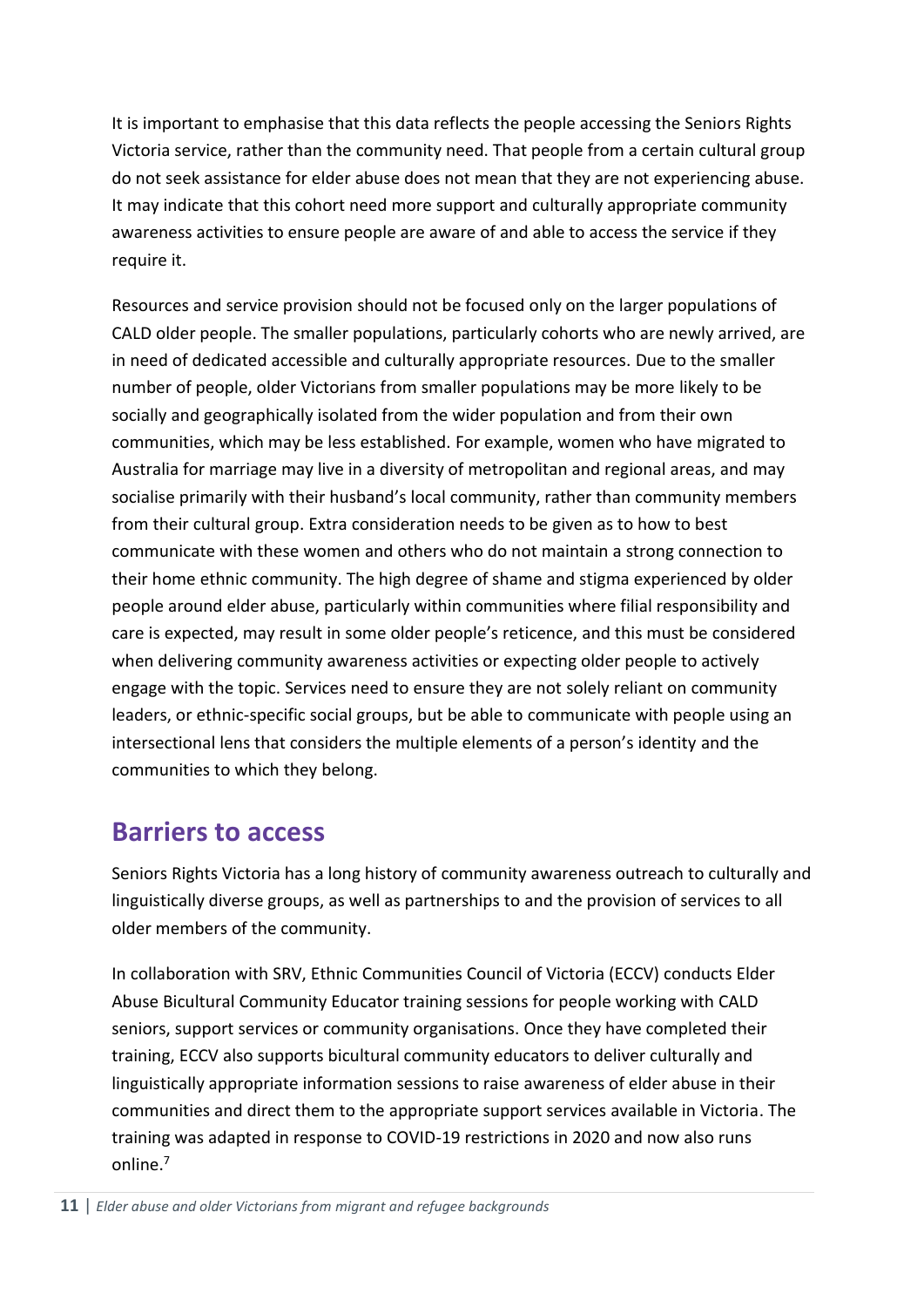Due to our limited resources we are not able to deliver our services direct to clients in languages other than English, relying instead on the Telephone Interpreter Service (TIS) when a client requires assistance in their own language. While our website uses an automatic language translation tool, this is tempered by the general lower digital literacy among older adults, particularly those above the age of 80 years.

Analysis of service data showed that the majority of Seniors Rights Victoria advice call clients (86.29%) of clients reported speaking English very well and this trend increased slightly between 2012–2014 (84.86%) and 2017–2019 (86.92%). About 1 in 50 clients did not speak English at all. Over time, the trend of requiring an interpreter to make calls has remained fairly consistent: 14.74% in 2012–2014, 13.57% in 2017–2019, and averaging 13.75% for the seven years 2012–2019.

Unfortunately, this data does not show whether the community need is being met in this area, and we anticipate it is not. Some of the barriers to service provision are similar to other community service organisations: it is likely that older people who do not speak English will be reluctant to call a helpline about such a sensitive issue, and hesitant about their ability to interpret legal advice. It may also be the case that people from non-English speaking backgrounds are less aware of the service, and may not be familiar with terms such as 'seniors rights' or 'elder abuse', or the terminology used for the situations we often deal with (such as 'power of attorney' abuse, assets for care arrangements, coercive control, etc).

Some barriers to access apply across populations, including not recognising behaviours as abusive; not wanting to speak publicly of a 'family' issue; being ashamed or feeling responsible for the abusive treatment; and not wanting negative consequences for the perpetrator. $8$  A significant barrier to access for older migrants and refugees is that many may be reliant on their family members to provide language interpretation for a range of services, from doctor's appointments to discussions with banks and utilities. If the family member who provides this assistance, is also the one who is perpetrating abuse, there is little chance the older person will be able to access support.

Access patterns to the SRV service changed during the COVID-19 pandemic. In 2019, 205 clients (43.9%) were born overseas, and of these 82% were from countries where English is not an official language. In 2019, 15% of clients required an interpreter. In the following year, when public health restrictions resulted in two lockdown periods, 143 SRV clients (38.1%) were born overseas, and of these 81% were from countries where English is not an official language. In 2020, 11% of clients required an interpreter. This indicates that the pandemic and lockdowns may have disproportionately affected the help-seeking behaviours of overseas-born clients. This cohort were less likely to book an advice call in 2020 (decrease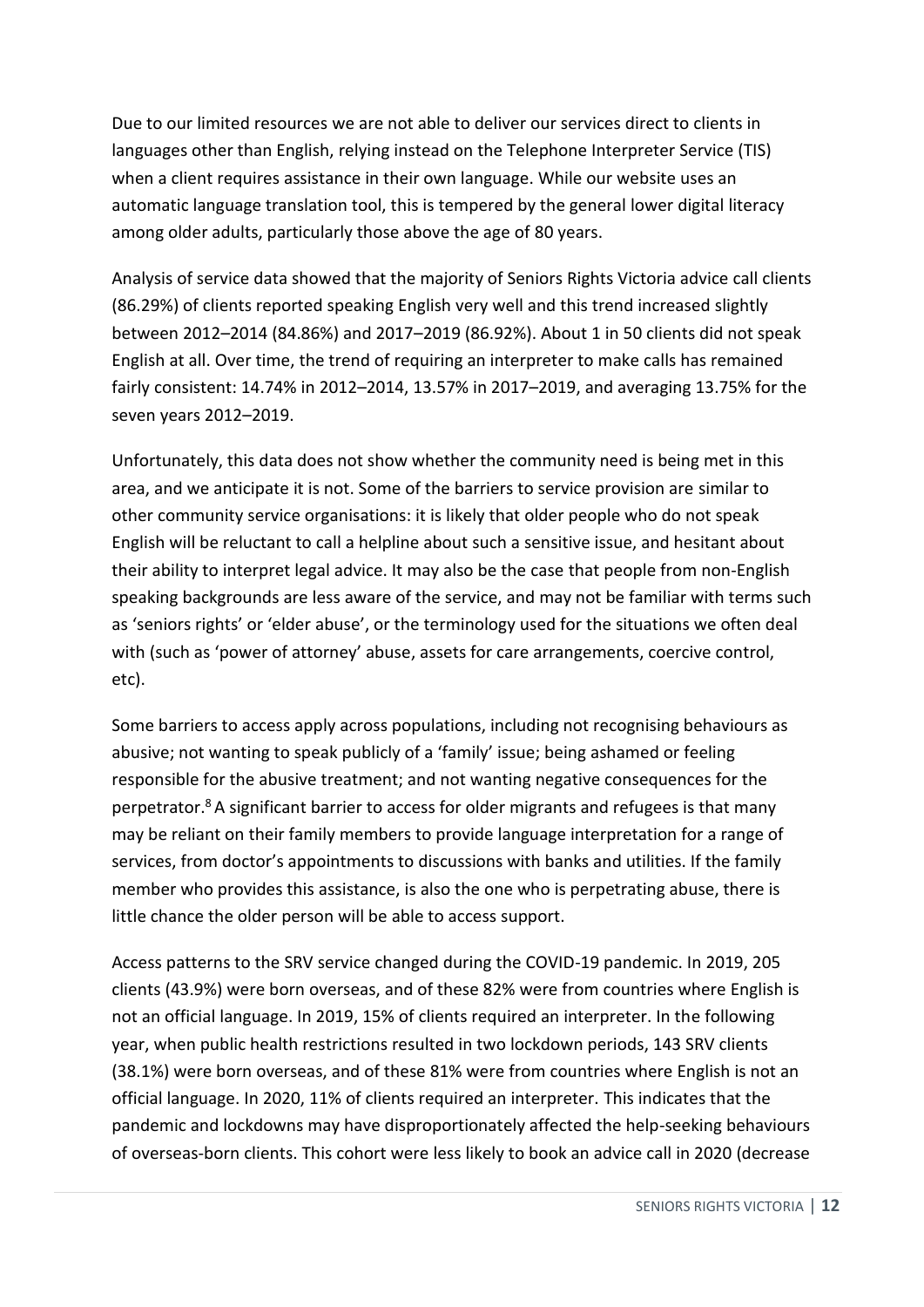of 30.2%), particularly those who required an interpreter (decrease of 38.2%), and those from non-English speaking backgrounds.

Most SRV clients who rely on interpreters have someone to facilitate the call for them – they rely on someone identifying the appropriate service for them and the number to call (as they cannot read English). In the absence of that assistance because of lockdowns limiting visitors and in-person support services to the home, they would not know how or who to call. They may also have been inhibited by the proximity of the perpetrator.

We know from several successful projects, including the uptake of the vaccine during COVID in 2021, that funding for bilingual workers is crucial in health promotion. SRV supports the increase of bilingual workers located in key housing and health prevention sites across Victoria to support older people who experience family violence and elder abuse as a key prevention strategy of elder abuse within vulnerable migrant and refugee communities.

# <span id="page-13-0"></span>**Recognition of elder abuse**

Older people who are reliant on family members for knowledge about, or communication with, local services and supports are unlikely to seek help if it is family members who are the cause of their problems or perpetrator of abuse. Abuse or violence by family members can go unreported in many families, particularly in marriages where these behaviours might have been longstanding and not considered to be something that can be changed or spoken of outside of the family. In some cultural groups, the death of a husband may mean a son or son-in-law becomes the primary decision-maker for the widow, and where this is an accepted practice a person may not feel comfortable to speak up even when the situation is abusive.

To ensure that elder abuse is identified and addressed throughout the community, there is a need for professionals from all services (including health, aged and community services) to be able to recognise it.

As well as recognising potential elder abuse and intimate partner violence, professionals working with older people need to be confident in supporting the older person in a culturally appropriate manner to introduce opportunities for change and empowerment.

# <span id="page-13-1"></span>**Financial counselling for older people from migrant and refugee backgrounds**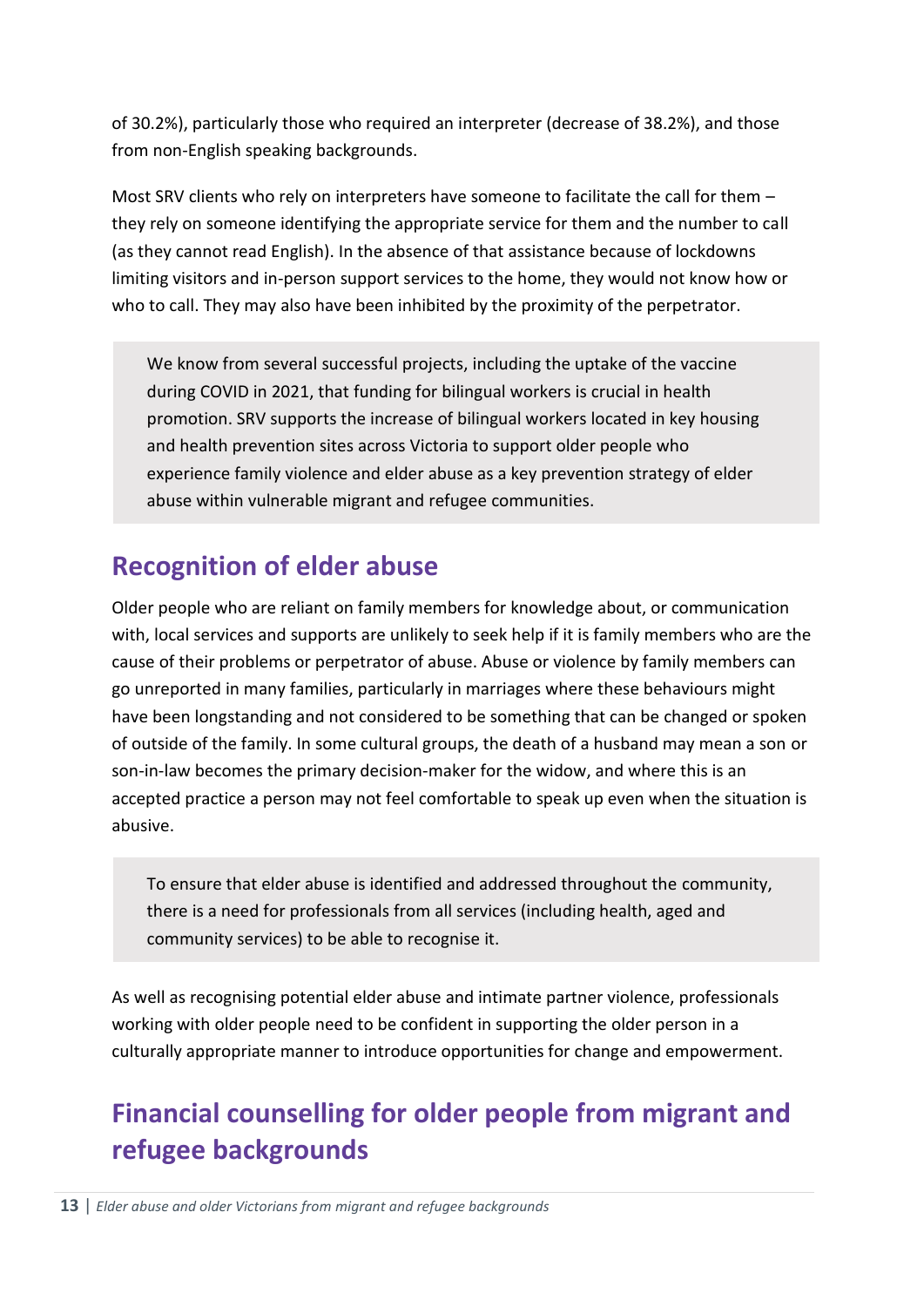Recently arrived older migrants and refugees, particularly those who have experienced trauma, civil war and violence, may have lower levels of general literacy, including financial literacy. This may have occurred because of disruption to formal education (particularly for women) and a lack of opportunity to pursue education because of home duties.

Any person with low financial literacy is more vulnerable to financial abuse, and this is particularly true of older migrants and refugees who are reliant on family members or others for advice and assistance.

While there are some general financial counselling and financial literacy resources available, it is not enough for these to just be provided in multiple languages. There is a need for culturally appropriate financial counselling adapted to the individual's experience and literacy level.

Seniors Rights Victoria has assisted clients who have presented with issues related to financial abuse and during the pandemic lockdowns and the necessity for teleconference meetings it has been harder to assist these clients. SRV staff have reported that an in-person interview is required to fully assess the client's needs, examine documentation in their possession, and to be cognisant of any issues of decision-making capacity and financial literacy. This is all very difficult to assess over the phone through interpreting services. The clients themselves often request face-to-face appointments due to the difficulties they face in communicating over the phone and understanding the advice they are being provided with.

Sometimes this can be addressed if there are other support services in place that can fill the gap with communication and help with the gathering of documentation, but this is not always possible.

While the pandemic has increased the availability of telephone and online services, these are not always suitable for clients when complex information needs to be relayed, documentation needs to be considered, and decision-making capacity assessed.

It is recommended that services for older people continue to be resourced adequately to ensure face-to-face meeting options, and there should not be an increased reliance on online/teleconference assistance for this cohort.

In some situations the financial abuse has occurred because a bank has not properly considered the rights and needs of the older person. There should be a greater onus on banks to ensure they use accredited interpreters (rather than relying on family members) and that they speak to the older person privately without the presence of the family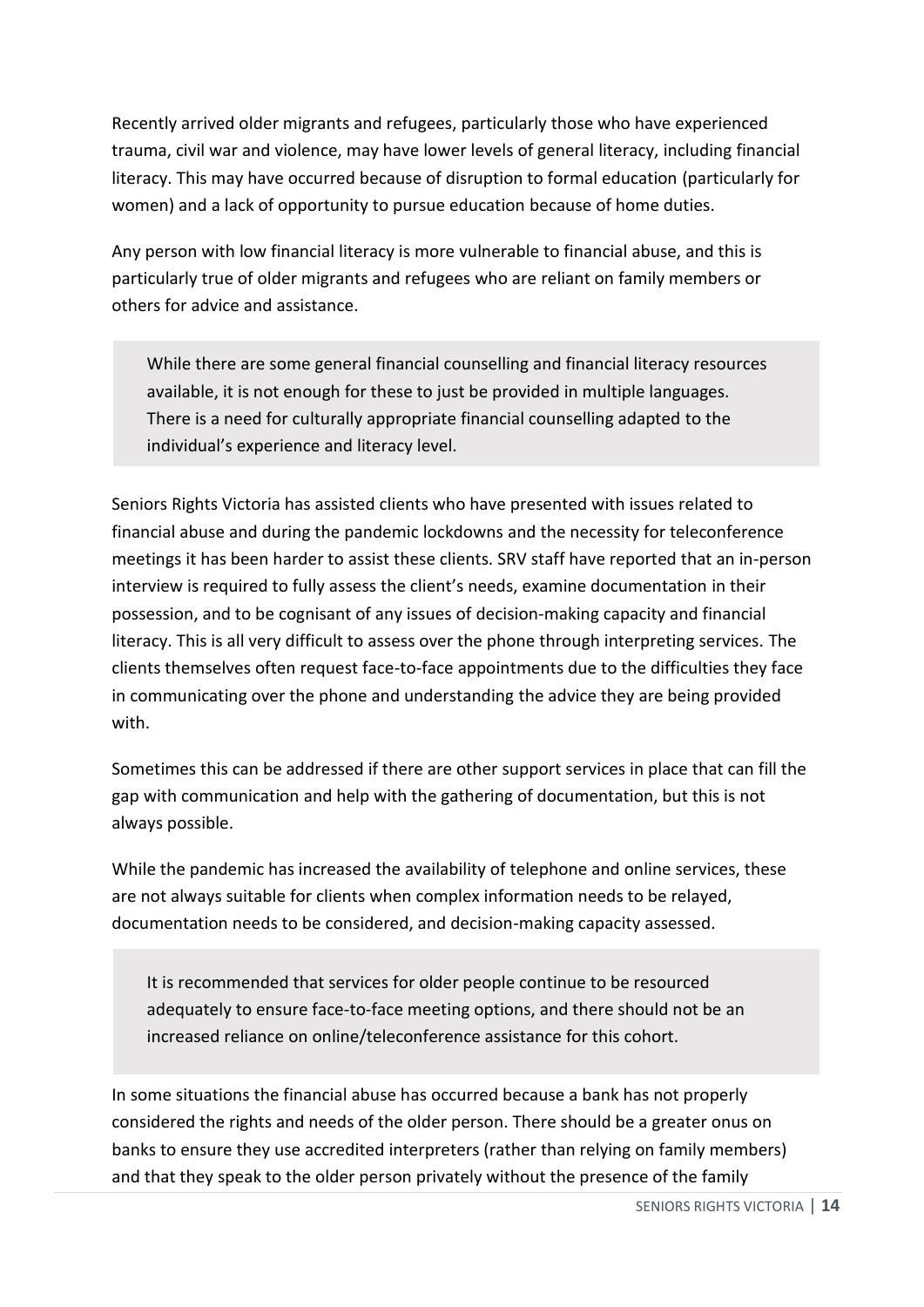member to try and minimise the risk of undue influence and coercion. It should also be required that banks show the older person has received independent legal and financial advice when involved in loans and transfers that are potentially detrimental.

#### **Case study**

*Alina, in her late 70's, migrated from Macedonia to Australia thirty-five years ago. Having never had the opportunity to go to school, Alina was illiterate, speaking Macedonian and no English. Having worked hard throughout her life, Alina managed to own her own home with her husband.*

*Alina's son Michael had never left home and although he worked he often pressured Alina for money. After the death of his father, Michael suggested that Alina mortgage her home so Michael could build units on the back of the property. Alina was reluctant to mortgage the property, but Michael became very aggressive, and Alina was frightened that if she did not agree Michael's abuse would escalate.* 

*Alina and Michael attended the bank together. There was no interpreter and Michael did all the talking, despite Alina being the only property owner. The bank provided Alina with a \$400,000 loan, which Michael directed to himself. He commenced building the units but after three years there was little more than a shed in the backyard.* 

*Alina was unsure what Michael had done with the money but was concerned that he may have used the money to buy drugs. Whenever she questioned Michael he became increasingly aggressive towards her. Eventually she had to call the police, who removed Michael and obtained an intervention order to protect Alina. The police directed Alina to Seniors Rights Victoria for assistance as she could not afford to continue to make the repayments from her pension and was concerned she would have to sell her home.*

# <span id="page-15-0"></span>**Older migrants and Contributory Parent Visas**

It is difficult for people not of working age to migrate to Australia, with the most common pathway being a parent visa. A Parent visa (Subclass 103), is the most affordable option, with a fee of \$6490, however, the waiting period of up to 30 years renders it impracticable.<sup>9</sup>

Most older migrants therefore turn to the Contributory Parent Visa (Subclass 143), where the family member that the parent is migrating to join is required to provide an Assurance of Support bond of \$10,000, ensuring that any social security benefits accessed by the older person within ten years of arrival are repaid. This visa costs \$47,825 (plus the bond) and has a waiting period of approximately five years.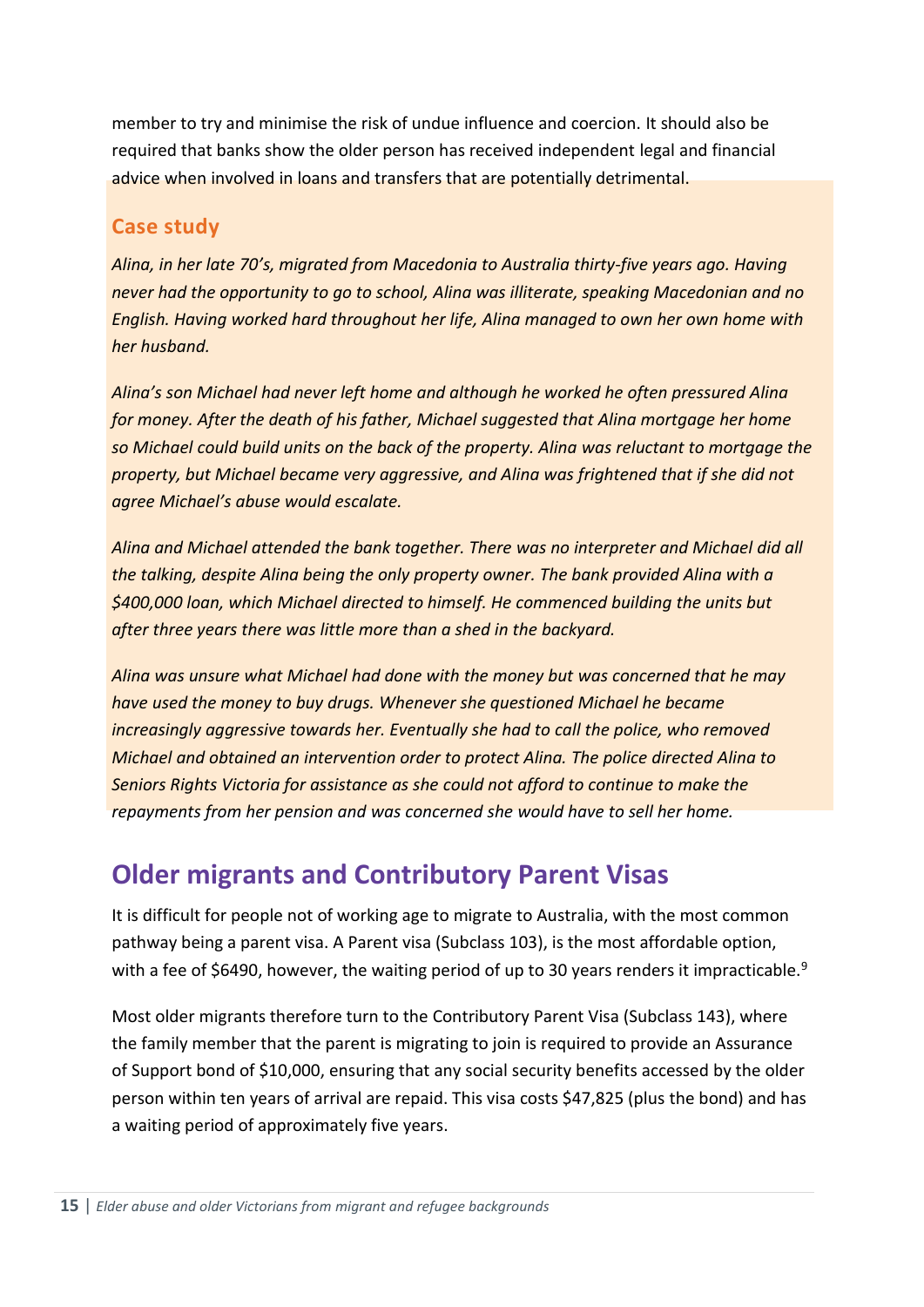Seniors Rights Victoria, and other community legal centres, are aware of some older Victorians who have arrived on a Contributory Parent Visa, and then been subject to elder abuse. Because of the migrant's dependence on their adult child (formally though the AoS bond, and informally through living arrangements and daily supports) they rarely seek help to address the abuse they are experiencing.

In 2020, Carmela Quimbo, a social work student on placement at SRV, completed a scoping report on this issue. While the report was restricted to desktop research and interviews with service providers (rather than interviews with older visa holders), it highlighted some of the issues faced by this cohort.

The project found that while the conditions of the visa do not seem to make abuse more likely, they may exacerbate existing family conflict and increase financial pressures within the family. In addition, the complex visa conditions and assurance of support that render the older person financially dependent on the child who has sponsored the visa, can inhibit an older person from seeking support for any abuse they experience.

A number of factors that can affect newly arrived older migrants and impact on their helpseeking behaviours were identified, including:

- unfamiliarity or misunderstandings about Australian services and the social security system
- cultural and generational understandings of what behaviours are perceived as abusive
- language barriers and a lack of linguistically and culturally appropriate resources leading to a further reliance on family members for communication
- lack of access to funds other than from the perpetrator.

These are coupled with factors affecting the wider population who experience elder abuse, including:

- feelings of parental or familial responsibility for the perpetrator and their behaviours
- shame and stigma associated with family breakdown
- a desire not to further damage family relationships or get the perpetrator in trouble by seeking help.

It was also noted that there is a lack of clear and accessible information from the Government and Centrelink regarding what support is available to people on Contributory Parent visas who are experiencing elder abuse, particularly in circumstances that makes continued cohabitation with their sponsor family untenable.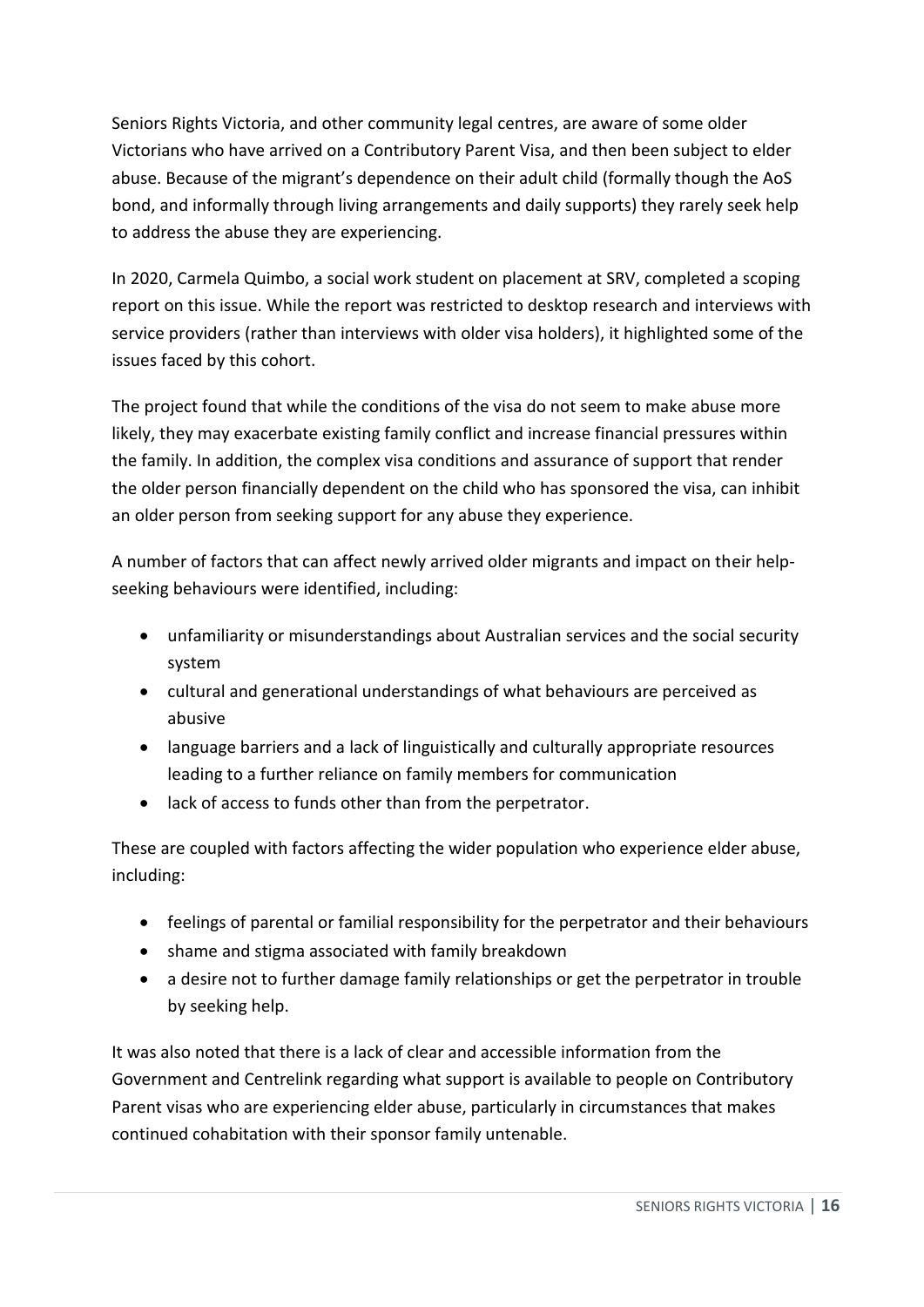The report (available on request) made a number of recommendations:

- to conduct further research with older people who have recently migrated and their families
- to develop resources that help older people and families plan for migration, including troubleshooting for unexpected consequences such as family conflict
- to provide better information to older migrants about social, health and legal services and where to seek help if experiencing family conflict or elder abuse
- to provide information sessions for service providers regarding Centrelink supports available to older migrants and how to access them.

# <span id="page-17-0"></span>**Conclusion**

Elder abuse as a form of family violence can be a very difficult subject matter for families to grapple with. The combination of abusive and distressing behaviours, along with the often catastrophic financial consequences while someone is dealing with age-related challenges, can be overwhelming for even the most well-resourced and supported older person.

These difficulties can be enhanced for older people from migrant and refugee backgrounds who face additional barriers when identifying and accessing services, and when taking action to address the abuse.

It is imperative that older people from migrant and refugee communities are supported with culturally appropriate resources delivered in an accessible way. This can only be done by properly resourced services working hand-in-hand with the communities they are there to support.

<sup>1</sup> Karl Pillemer, David Burnes, Catherine Riffin and Mark S. Lachs (2016) Elder Abuse: Global Situation, Risk Factors, and Prevention Strategies, Gerontologist, Vol. 56, No. 2, pp. 194–205.

<sup>&</sup>lt;sup>2</sup> Freda Vrantsidis, Briony Dow, Melanie Joosten (NARI) and Mandy Walmsley and Jenny Blakey (SRV) (2016) The Older Person's Experience: Outcomes of Interventions into Elder Abuse, National Ageing Research Institute and Seniors Rights Victoria, May 2016.

<sup>3</sup> Melanie Joosten, Pragya Gartoulla, Peter Feldman, Bianca Brijnath & Briony Dow, Seven years of elder abuse data in Victoria (2012–2019), National Ageing Research Institute in partnership with Seniors Rights Victoria, August 2020, Melbourne, Australia. Available at **[https://seniorsrights.org.au/wp](https://seniorsrights.org.au/wp-content/uploads/2021/03/2020August26PolicySevenYearsEADataVictoria.pdf)[content/uploads/2021/03/2020August26PolicySevenYearsEADataVictoria.pdf](https://seniorsrights.org.au/wp-content/uploads/2021/03/2020August26PolicySevenYearsEADataVictoria.pdf)**

<sup>4</sup> ABS.Stat, Estimated resident population, Country of birth, State/territory, Age and sex – 2016. Accessed at http://stat.data.abs.ov.au/

<sup>5</sup> ABS.Stat op. cit.